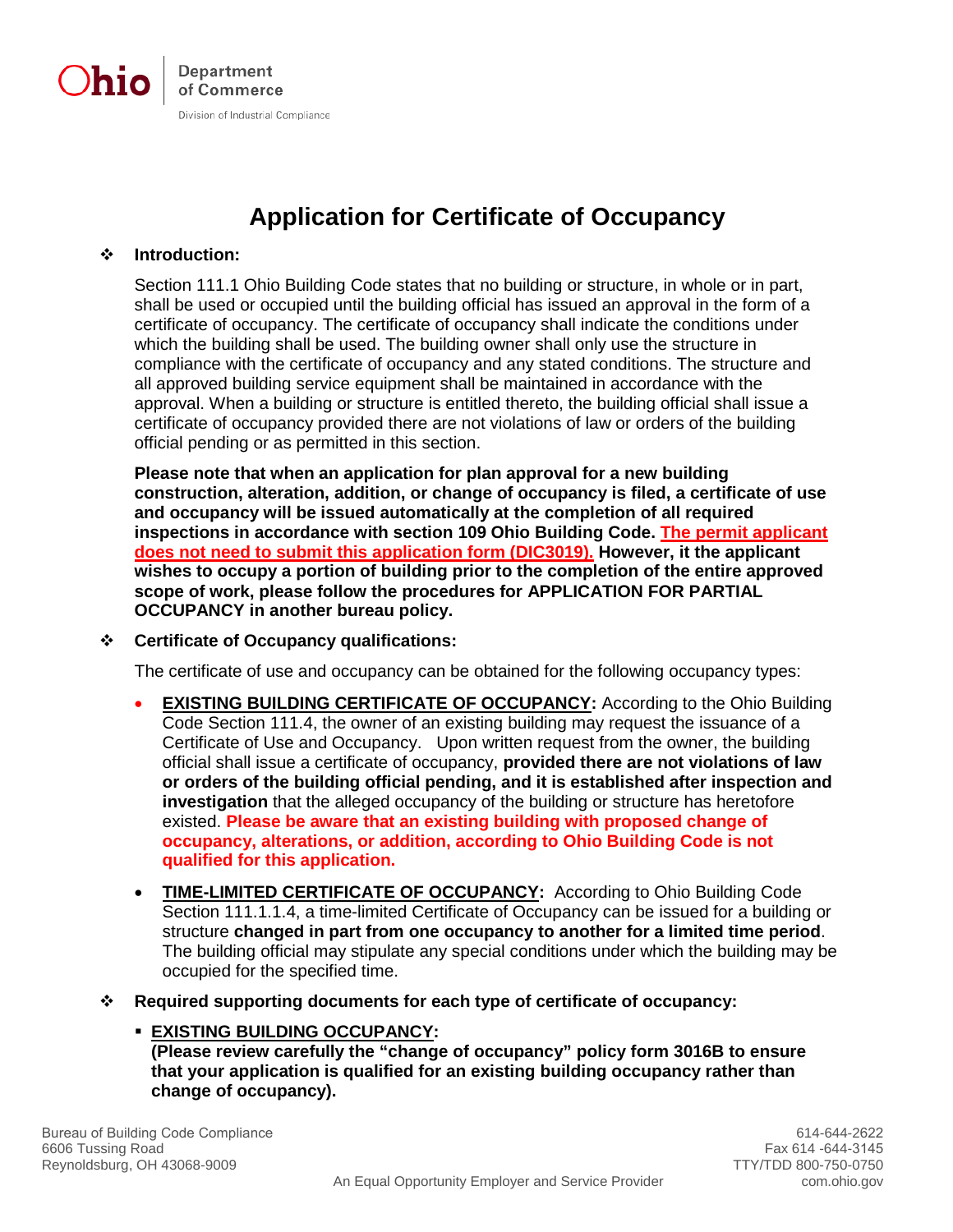- 1. Completed application for certificate of occupancy (DIC 3019),
- 2. Payment for application fees,
- **3.** A most recent **building fire safety inspection report** showing that there are **no violations of law or orders** pending in the building must be submitted with this application,
- 4. A written request from the owner of the building stating the use occupancy of the building as it has been known to the public for a minimum of 2 years and documents of proof such as copies of utility bills, insurance statements, etc., with the name of business.
- **5.** A copy of the floor plans for the building showing all exits, room name, occupant load, and dimension of each room.
- **6. For a day care center** in an existing building application, Include a floor plan drawn on a minimum 8  $\frac{1}{2}$  x 11 sheet of paper for each floor that indicates the following:
	- Room name and dimension of each room,
	- Number and age of children in each room
	- If there are dividers of any kind within the room, indicate type & height
	- Location & width of all exit doors w/ exit signs or indicated on the drawings.
	- If rooms have doors directly to the outside, indicate whether there are steps or ramp outside of the exit doors
	- Indicate location & number of toilet fixtures.

## **TIME-LIMITED OCCUPANCY:**

- 1. Completed application for certificate of occupancy (DIC 3019),
- 2. Payment for application fees,
- 3. A most recent **building fire safety inspection report** showing that there are **no violations of law or orders** pending in the building must be submitted with this application,
- 4. A copy of the floor plans for the building showing all exits, room name, dimension, and occupant load of each room.

#### **How to apply for this certificate of occupancy:**

- 1. Apply online through web portal:<https://icportal.com.ohio.gov/web/ohio/login> If you have not registered as a member in the web portal, you must complete the registration process first. Once you are registered, you can follow the screen instructions to apply for the certificate of occupancy and upload all required supporting documents (in .PDF format) in the attachment tab.
- 2. Apply in paper format:

Complete the application form (DIC 3019) and mail in, fax in (614) 644-3145, or e-mail in [\(BDCCPlans@com.state.oh.us\)](mailto:BDCCPlans@com.state.oh.us) the application form along with all required supporting documents.

#### **Inspection and certificate issuance procedures:**

• Once documentation has been reviewed and application has been processed, you will receive notification **in the mail or e-mail or download the acceptance letter from web portal** regarding the procedure to schedule the appropriate structural and electrical safety inspections. Allow up to 5 business days for the processing of the application. Additional questions may be directed to Building Code Compliance at 800/523-3581 or 614/644- 2622.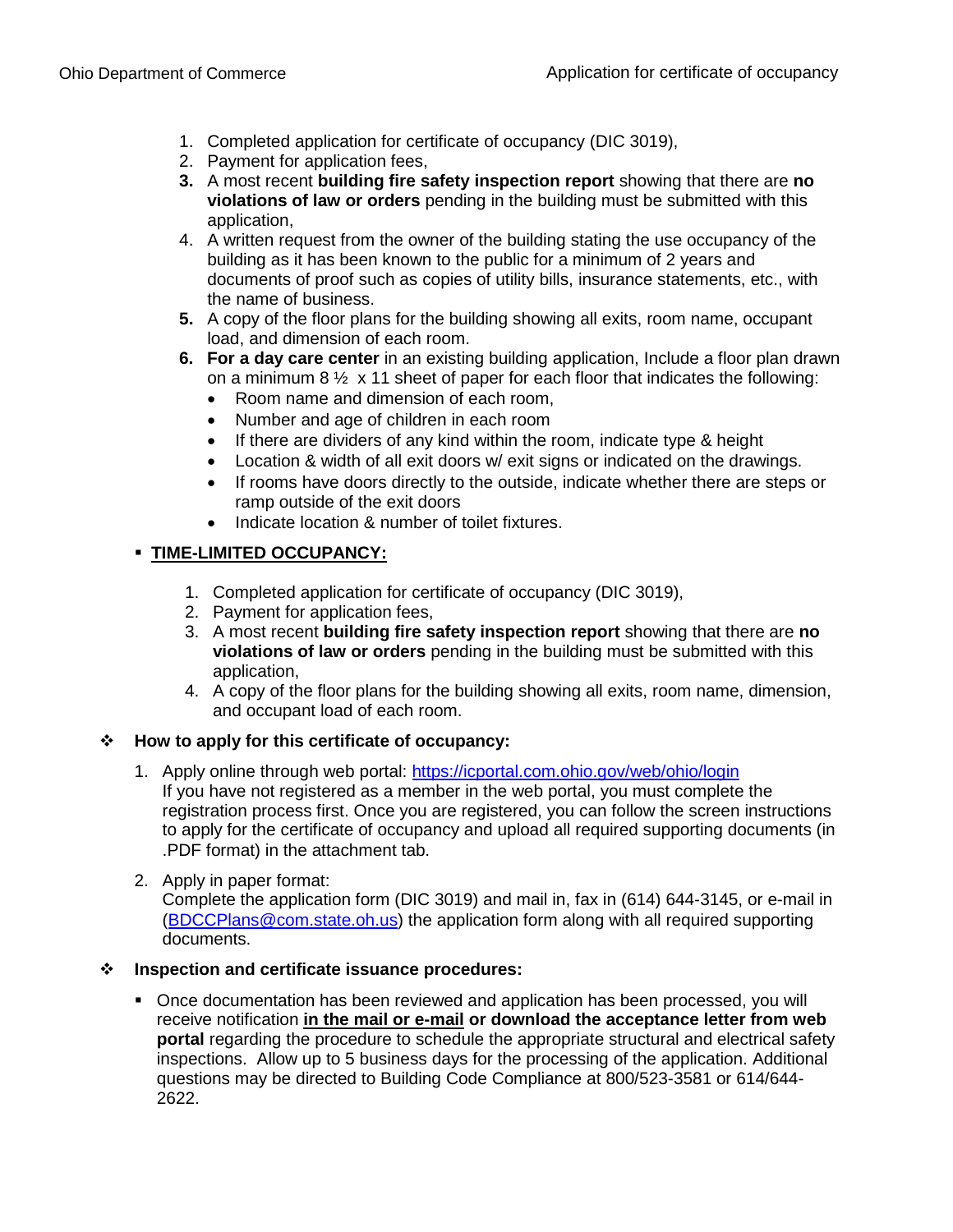- If DIC structural inspectors determine that a plumbing inspection is required for the day care center requesting for certificate of occupancy, an additional plumbing inspection fee of \$175.00 shall be paid for the plumbing inspection and plumbing inspection shall be completed prior to the issuance of the certificate of use and occupancy.
- Once ALL required inspections are completed, a certificate of use and occupancy will be issued and mailed to the owner. The certificate of occupancy can also be downloaded through web portal.

#### **Revised 04/02/2019**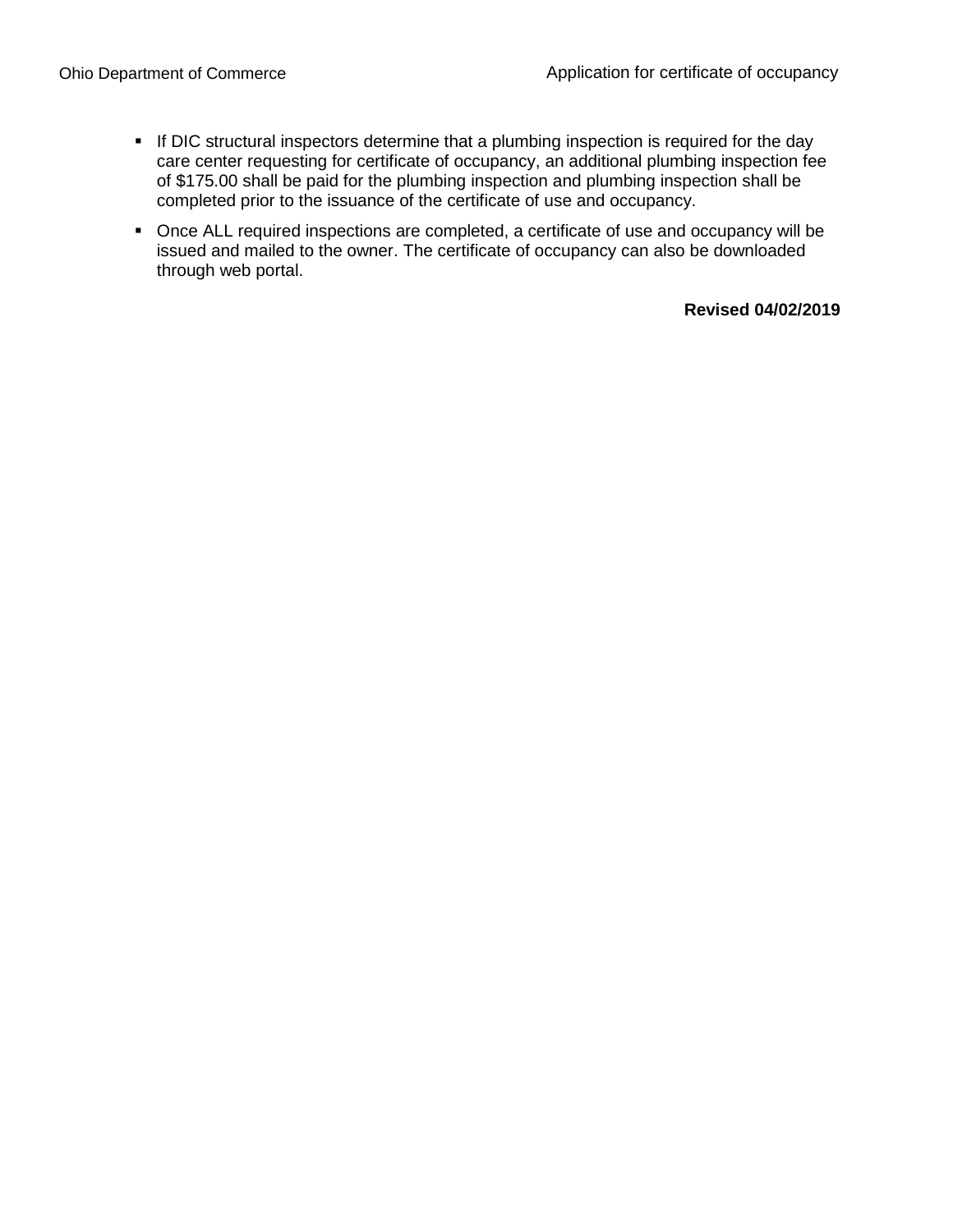# **APPLICATION FOR CERTIFICATE OF USE AND OCCUPANCY**

| Type of Certificate of Occupancy: (check one; see definition in the policy or instruction sheet)                                                                   |                                                                                                            |             |                                                               |  |      |  |
|--------------------------------------------------------------------------------------------------------------------------------------------------------------------|------------------------------------------------------------------------------------------------------------|-------------|---------------------------------------------------------------|--|------|--|
| Existing Building (Including daycare) Time-Limited Occupancy for days                                                                                              |                                                                                                            |             |                                                               |  |      |  |
| Is this building located in an incorporated city, township, or village? Yes<br>2                                                                                   |                                                                                                            |             |                                                               |  | No   |  |
| 3                                                                                                                                                                  |                                                                                                            |             |                                                               |  |      |  |
|                                                                                                                                                                    |                                                                                                            |             |                                                               |  |      |  |
|                                                                                                                                                                    |                                                                                                            |             |                                                               |  |      |  |
| 4                                                                                                                                                                  |                                                                                                            |             |                                                               |  |      |  |
|                                                                                                                                                                    |                                                                                                            |             |                                                               |  |      |  |
| Phone                                                                                                                                                              |                                                                                                            |             |                                                               |  |      |  |
| 5                                                                                                                                                                  |                                                                                                            |             |                                                               |  |      |  |
|                                                                                                                                                                    |                                                                                                            |             |                                                               |  |      |  |
| Phone                                                                                                                                                              |                                                                                                            |             |                                                               |  |      |  |
| Building Information: (Required to be shown on the certificate of occupancy)<br>6                                                                                  |                                                                                                            |             |                                                               |  |      |  |
|                                                                                                                                                                    | Use group(s) _________________________________Construction type: _______________Building area (sf) _______ |             |                                                               |  |      |  |
| Mixed use groups? _____ Yes _______ No ______ Separated _______ Non-Separated                                                                                      |                                                                                                            |             |                                                               |  |      |  |
|                                                                                                                                                                    | Building height (ft) Mo. of Stories? Storage height (ft)? Occupant Load?                                   |             |                                                               |  |      |  |
| Type of fire protection system: (Provide names of system; i.e., NFPA 13, NFPA72, etc.)                                                                             |                                                                                                            |             |                                                               |  |      |  |
|                                                                                                                                                                    |                                                                                                            |             |                                                               |  |      |  |
| Limited area sprinkler _______________ Type 1 hood sprinkler? _____________ In-rack sprinkler: ___<br>Building fire alarm: Fire detection system? Smoke detection? |                                                                                                            |             |                                                               |  |      |  |
| Required supporting documents: (All documents are required; see instructions for details)<br>$\overline{7}$                                                        |                                                                                                            |             |                                                               |  |      |  |
| $\mathbf x$   Proof of building use group   $\mathbf x$   Most recent fire safety inspection report   $\mathbf x$   Floor plans                                    |                                                                                                            |             |                                                               |  |      |  |
| For Time-Limited Occupancy application only:<br>8                                                                                                                  |                                                                                                            |             |                                                               |  |      |  |
| Current building use group:                                                                                                                                        |                                                                                                            |             | Proposed new use group:                                       |  |      |  |
| 9<br>Fees to be Paid (Minimum 2 inspections)                                                                                                                       |                                                                                                            |             | 10   I hereby certify that I am the (check one)               |  |      |  |
| Structural safety inspection:                                                                                                                                      |                                                                                                            |             | Owner Agent for the owner<br>\$150.00                         |  |      |  |
| Electrical safety inspection                                                                                                                                       |                                                                                                            |             | \$150.00 and all information contained in this application is |  |      |  |
| Board of Building Standards fees                                                                                                                                   |                                                                                                            | \$10.00     | true, accurate, and complete to the best of my                |  |      |  |
|                                                                                                                                                                    |                                                                                                            |             | Knowledge.                                                    |  |      |  |
|                                                                                                                                                                    | Total fee due:                                                                                             | \$310.00    |                                                               |  |      |  |
| Fee Paid by: (check one applicable)<br>11                                                                                                                          |                                                                                                            |             | Signature:                                                    |  |      |  |
| Check<br>Cash                                                                                                                                                      | Credit card                                                                                                | <b>ISTV</b> | Print name                                                    |  | Date |  |
| THIS AREA IS FOR OFFICIAL USE ONLY<br>$12 \overline{ }$                                                                                                            |                                                                                                            |             |                                                               |  |      |  |
| Date Received:                                                                                                                                                     | CPA No.                                                                                                    |             | Mail-In<br>Walk-In                                            |  |      |  |
| <b>Check Number:</b>                                                                                                                                               | Verification No.:                                                                                          |             | Processed by:                                                 |  |      |  |
| DIC 3019 Revised 04/02/2019                                                                                                                                        |                                                                                                            |             |                                                               |  |      |  |